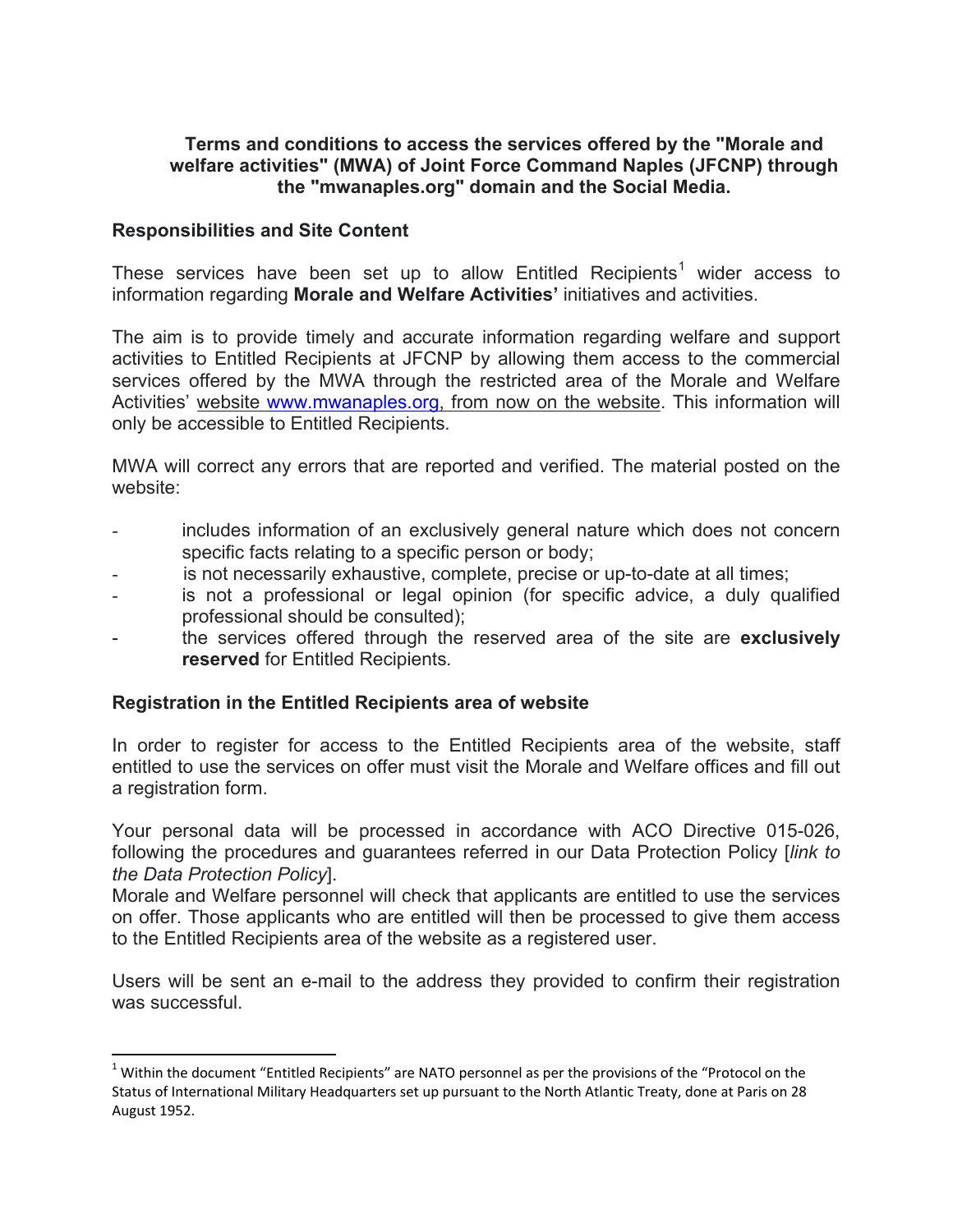At the time of their first access to the Entitled Recipients area, users will be asked to accept the websites "Terms and Conditions" and "Data Protection Policy".

# **Terms and Conditions for use of the Entitled Recipients area of the website**

# **Copyright and limitations of use**

Unless otherwise provided for, the entire contents of the site are protected by copyright and may only be used as set forth in the terms and conditions or specific copyright notices, when applicable, or in additional proprietary notices supplied with related materials.

Information, documents and materials received through this site may be displayed, reformatted and printed for non-commercial purposes. Therefore nothing, not even in part, can be copied, modified or resold for profit or to derive any benefit from it. Users agree not to reproduce, retransmit, distribute, sell, disclose or disseminate the information, documents and materials received through this site, without the written consent of the JFCNP.

It is strictly prohibited to use any **"Morale and Welfare Activities"** and **"Joint Force Command Naples"** trademarks and/or logos and/or names or the website's textual or graphic contents to falsely claim one's membership, sponsorship, affiliation or association with the **Morale and Welfare Activities** and **JFC Naples**. Our symbols and logos are registered as Intellectual Property of JFCNP under the protection granted by the Ministry of Cultural Heritage legal framework.

# **Limitations to linking to the Morale and Welfare Activities' website.**

It is strictly forbidden to include in other websites a link to the MWA Homepage, which is currently at www.mwanaples.org ("Homepage"). Linking shall be subject to a request for approval from the "Morale and Welfare Activities" via email to the following address: [support@mwanaples.org.](mailto:support@mwanaples.org)

The subject of the e-mail must read: "Notification of Request of Link Activation". The text must specify the exact address of the third party's site, the page hosting the link and the name of the person within the third party's unit the MWA can call for any connection management issues.

Any deletion of the link from a third party's site must also be reported sending an e-mail to the "Morale and Welfare Activities" the subject of which must read: "Notification of link deletion". Sites containing inappropriate, profane, defamatory, transgressive, obscene, indecent or unlawful material may not be linked to the "mwanaples.org" domain. Equally forbidden are names, materials or information that violate intellectual property rights, proprietary rights, privacy, personal data and publicity rights.

In this regard JFCNP reserves the right to take appropriate actions in the event that violations are ascertained.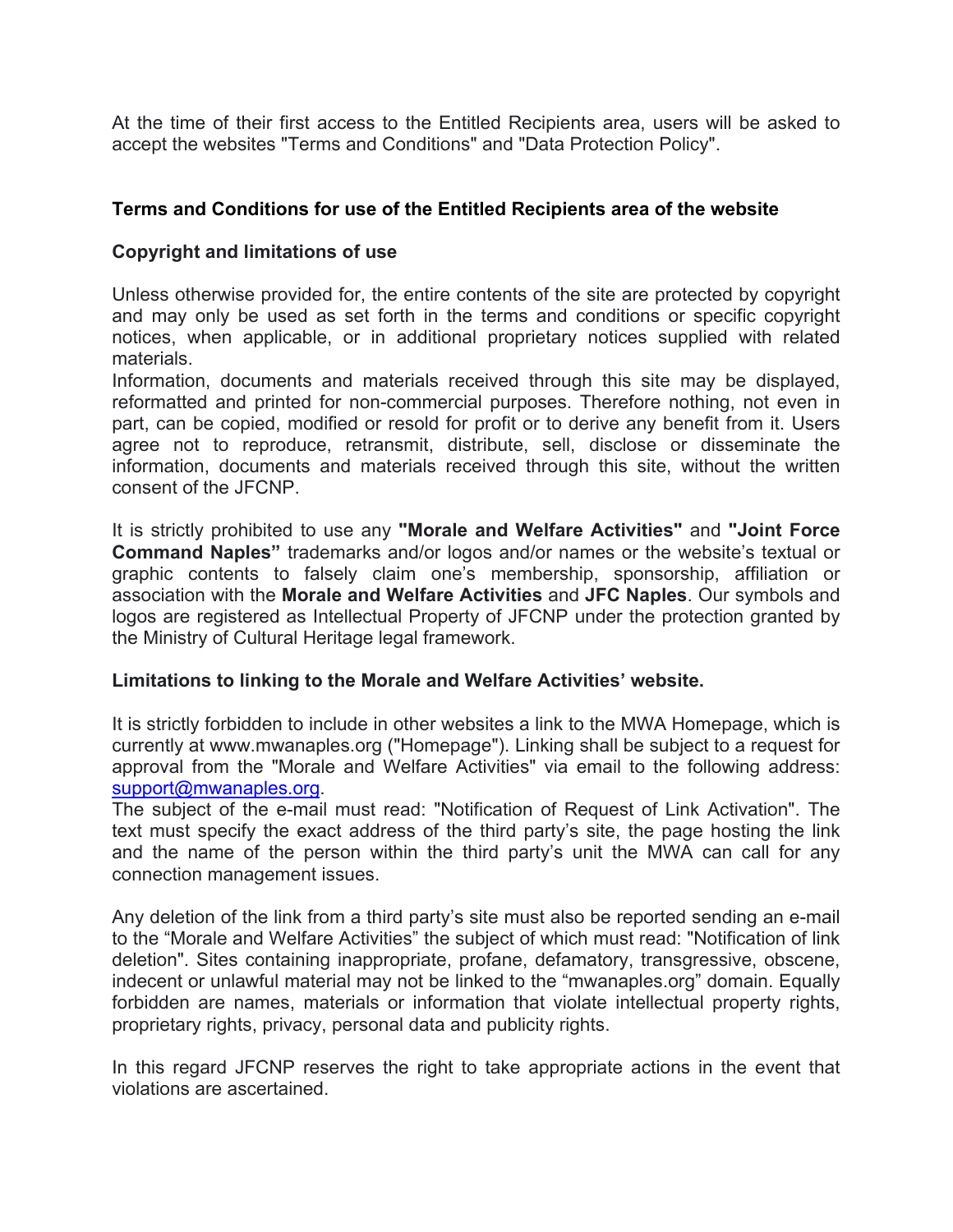Users may not use links or frames from this website without first accepting and complying with these Linking and Framing conditions (hereinafter "L" and F") as well as with all other methods and conditions of service of this Website.

**Morale and Welfare Activities** may periodically change its L and F so users are encouraged to review them from time to time.

Users who continue linking and framing through this Website after L and F modifications have been published will be considered as having accepted the new conditions. Any conditions and methods proposed by users in addition to or in conflict with the L and F conditions will be void.

### **User's consent to the website's terms and conditions.**

By connecting to MWA website, users declare they have read and accepted the L and F conditions and that they have read and accepted the terms and conditions of service of www.mwanaples.org.

### **Web etiquette**

**Morale and Welfare Activities** intends to avail itself of all the main social media platforms to communicate through the Internet. This web etiquette provides guidelines on the use of social media in compliance with ACO regulations.

### **Contents**

The **Morale and Welfare Activities'** social channels are used to exchange communications with the JFCNP community and other NATO commands/entities supported by the MWA. Users' comments and posts are to be considered their personal opinions, not the opinion of either JFCNP or MWA. For this reason, neither of the latter can be held responsible for what third parties post on the channels.

#### **Moderation**

JFCNP users are only to engage in polite, relevant and respectful conversations. Any opinion the users wish to express must comply with common rules and show respect for others. Any comments and posts violating the aforementioned rules may be removed.

Insults, foul language, threats or attitudes that damage the dignity of individuals and institutions, the rights of minorities and minors, the principles of freedom and equality will not be tolerated. Off-topic comments and contents will be moderated. With a view to protecting the community and the transparency of JFNCP's communications, periodic checks will be carried out to detect any false profiles.

Any false profile that should be found will be removed.

The Morale and Welfare Activities reserves the right to ban users in cases of inappropriate use of the website.